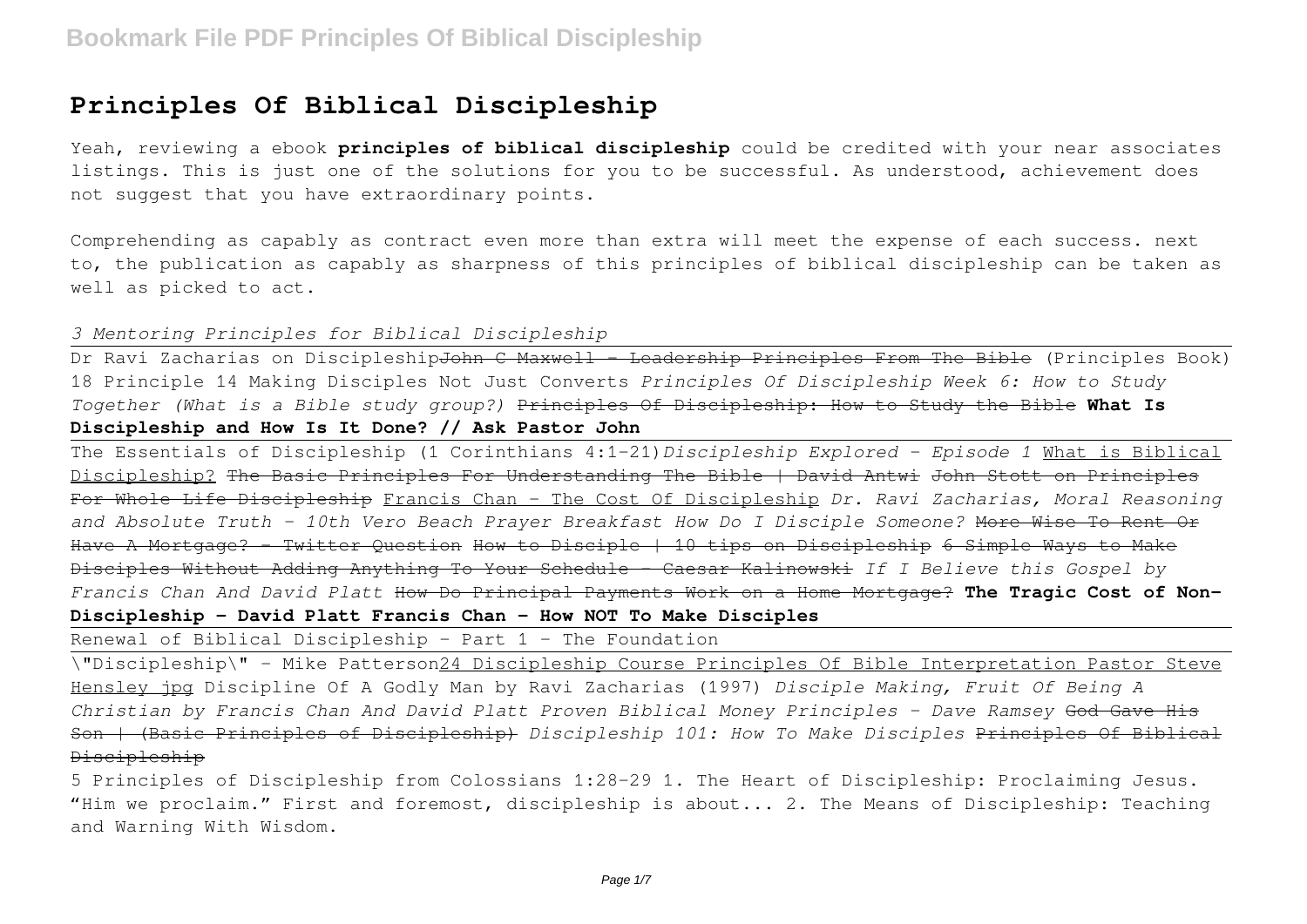### 5 Principles of Discipleship from Colossians 1:28-29 ...

The modeling must be moving in the direction of Christlikeness. Seven Principles (1) Biblical discipleship is incarnational. Incarnational means in-the-flesh. ("Carnation" means "flesh."

#### Seven Principles of Biblical Discipleship

Although the primary purpose of the book is to provide a Biblical basis of discipleship, reflecting on the book's content or dialoging with others can serve as a conduit for practical application.

## Amazon.com: The Biblical Principles of Discipleship ...

Basic Biblical Discipleship And Jesus came and spake unto them, saying, All power is given unto me in heaven and in earth. Go ye therefore, and teach all nations …

## Basic Biblical Discipleship - Ridge Road Baptist

Discipleship means...

### What is the biblical view of discipleship? | CARM.org

I'd suggest these four principles: 1. Discipleship is progressive. From the moment we are born again into new life in Christ, we are on a journey that is... 2. Discipleship is disciplined. True discipleship does not happen by accident. On this subject, Paul told young Timothy,... 3. Discipleship is ...

#### 4 Principles at the Heart of Discipleship - B&H Academic

The basic meaning is that a disciple is a learner. A disciple of Jesus is one who learns and lives from the teachings of Jesus himself and those whom Jesus taught, the apostles. Another good definition from the Navigator is this: "A disciple continues in the Word, loves others, bears fruit, and puts Christ first." 3.

#### Lesson 11: Principles and Practice of Disciplemaking - Bible

The biblical word is "disciple-making". Jesus mentored his 12 disciples when he was on the earth and he commissioned them to do the same with others (Matthew 28:19-20).

#### 3 Mentoring Principles for Biblical Discipleship ...

Word, Relationship and Ministry work together to holistically model discipleship principles taught by Jesus. The goal of discipleship is to develop healthy believers that walk by faith, communicate their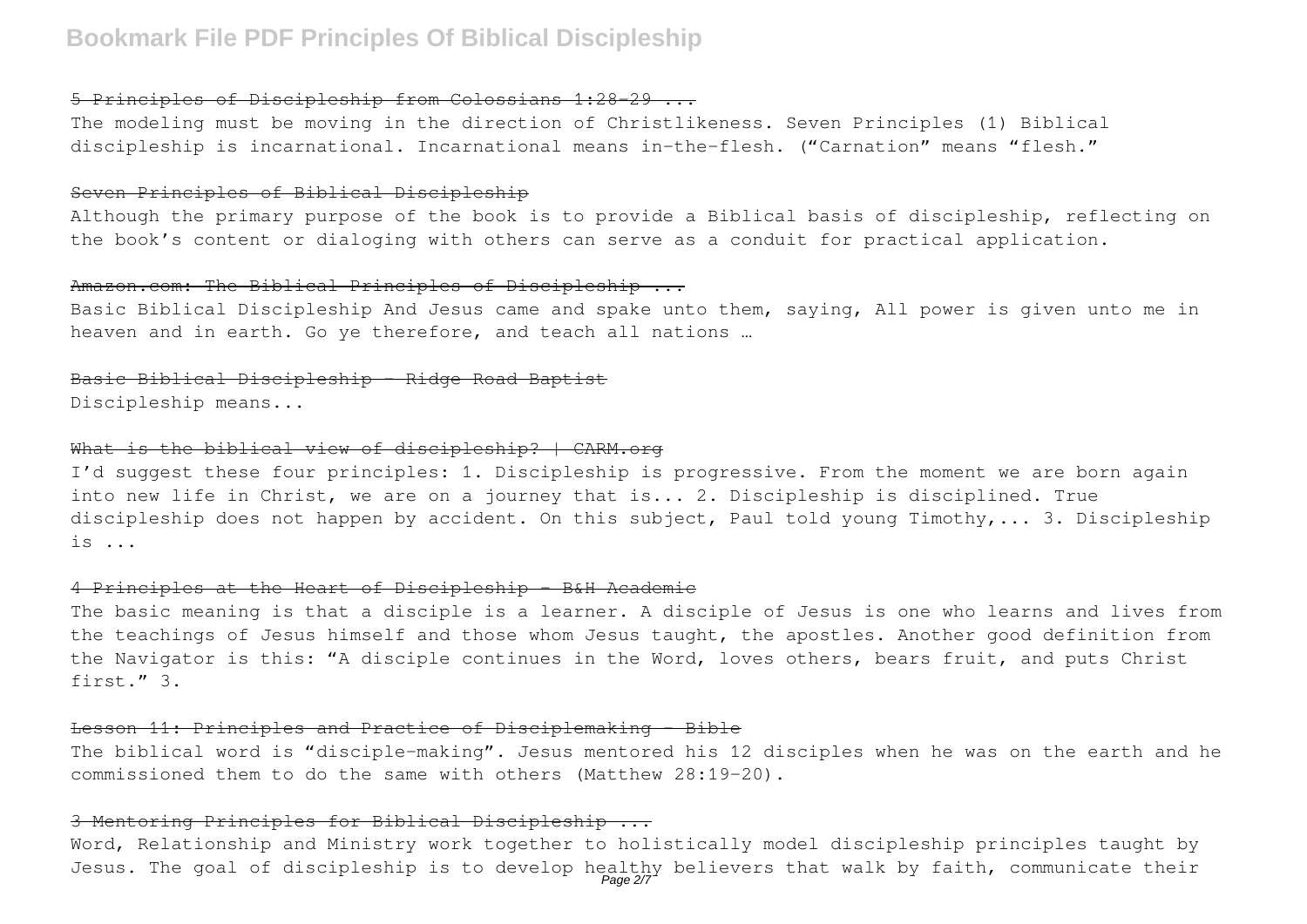faith, and multiply their faith.

## Biblical Basis for Discipleship | Discipleship Defined

Discipleship is eschatological in nature, because the church that makes and receives disciples is eschatological in nature.

### 4 Marks of Biblical Discipleship - The Gospel Coalition

The Bible and Discipleship 1. We get into the Bible with people because it helps them develop faith in Jesus. It would be a mistake to think that... 2. We approach the Word of God with a mind sensitive to the Spirit of God. There is one thing that is ultimately... 3. We view the Bible with a special ...

## The Bible and Discipleship - Discipleship.org

Discipleship is critical to the establishment of new believers in the word of God, and in the fellowship with other believers. Your effective coordination of this program and all its participants is critical to its outcome.

## THE FIRST PRINCIPLES - Bible Baptist Church of ...

The Biblical Principles of Discipleship is not to be confused with a book on how to make disciples. Instead, Coppedge examines the principles of disciplemaking, going before and beyond the how-to to the what- for. Why is God interested in disciplemaking?

### The Biblical Principles of Discipleship: Coppedge, Allan ...

Principles for disciplining new Christians over several weeks: Begin by getting to know one another. Create a welcoming environment where the individual or group feels comfortable with you as the leader and with the others attending. Begin with the basics of sin, salvation, and forgiveness.

### Principles of Christian Discipleship - Following Jesus

The Gospel Message in the Early Church presents a more detailed explanation of biblical discipleship: "Becoming and being a flourishing follower of Jesus who embodies the character of Christ by engaging in a lifelong, personal pursuit of holistic transformation and doing so within a like-minded community of faith that's corporately committed to being and making other disciples."

### Discipleship Definition: What It Means to Follow Christ

Discipleship is grounded and guided by the Word of God The Bible is our authority in all areas of life.<br>Page 37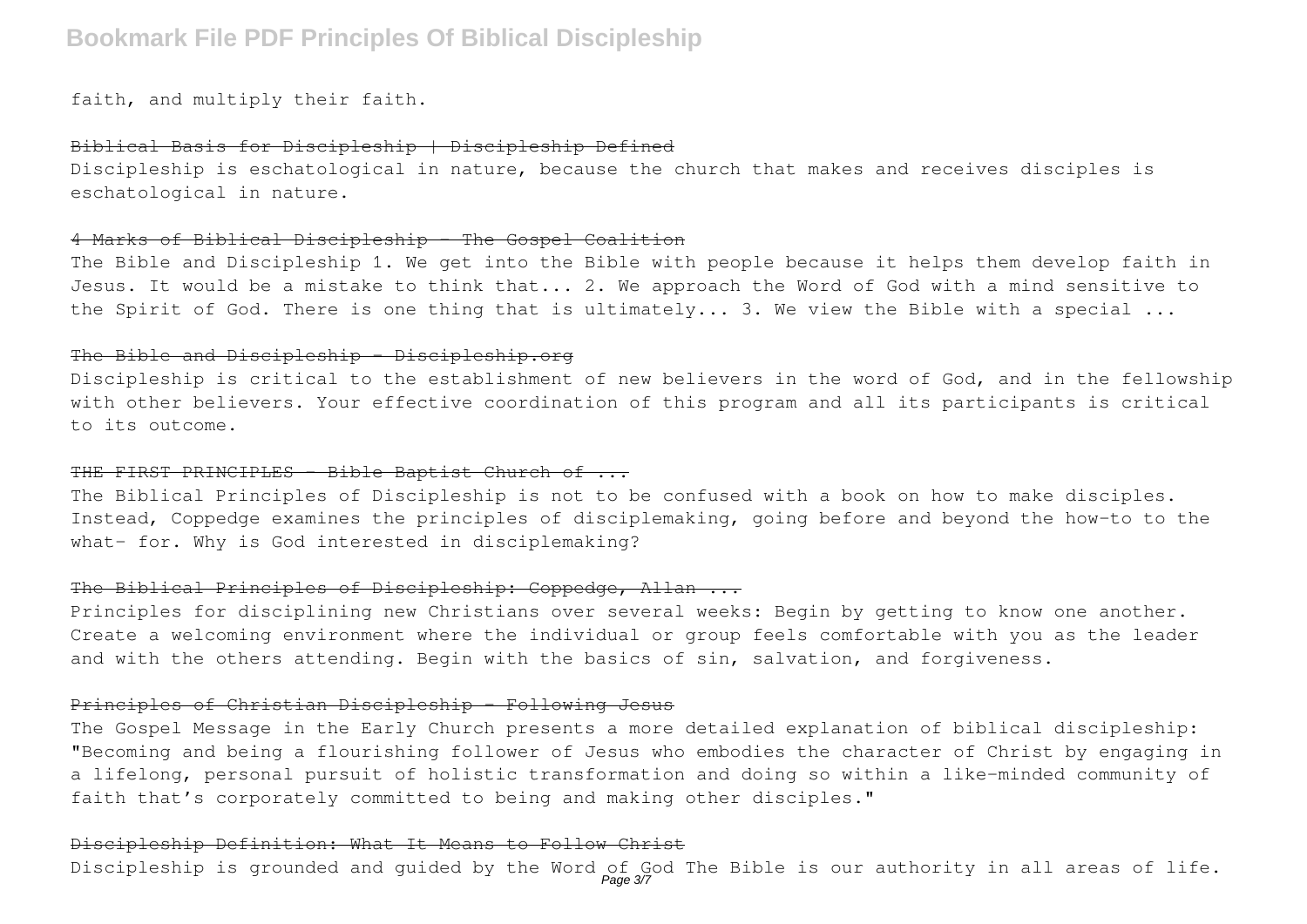"If you abide in my word, you are truly my disciples, and you will know the truth, and the truth will set you free" (John 8:31-32). Consistent nourishment is a vital component of one's spiritual growth (Psalm 1, John 15).

#### 10 Principles of Discipleship – LifeCoach4God

Principles for Bible Study (from Disciple Bible Study) The Word of God is Jesus Christ, and the words of the Bible tell us about that Word. Therefore, when we study the words of the Bible we always look behind, in, and through those words for God's Word – Jesus Christ.

### Discipleship Ministries | Principles for Bible Study (from ...

applications for transformational discipleship and leadership. Course Design This 14-week course is designed to equip pastors, church planters, and next-generation leaders with Bible knowledge, Christian character, servant leadership, and disciple-making skills with the goal of life change.

"Take time and trouble to keep yourself spiritually fit."  $-$  1 Tim. 4:7, J. B. Phillips Translation As J. Oswald Sanders points out, true discipleship is more than intellectual assent to a belief in Christ; it involves the whole person and lifestyle. True disciples pursue their Master. They know that God is watching over their faith, but they also take Scripture's command seriously: "work out your own salvation with fear and trembling, for it is God who works in you." They take pains, by His power, to look more and more like Jesus. This book will help you to be such a disciple. It examines Jesus' teaching on what it means to follow Him, helping you become the kind of Christian Jesus wants you to be—not one devised by man or even other Christians. You'll learn: The profile of an ideal disciple Conditions for discipleship The tests that disciples endure How disciples pray and grow The posture and practices of a disciple And more For anyone who wants to be not just a believer in Christ, but an imitator of Him, this book is a treasured resource. Includes questions for reflection, ideal for both individual and group study.

David Servant has been ministering to Christian leaders in conferences around the world for over three decades. From his experience of speaking to tens of thousands of pastors in over forty countries, he has complied biblical teaching in this book that addresses the most important issues that Christian leaders<br>Page 4/7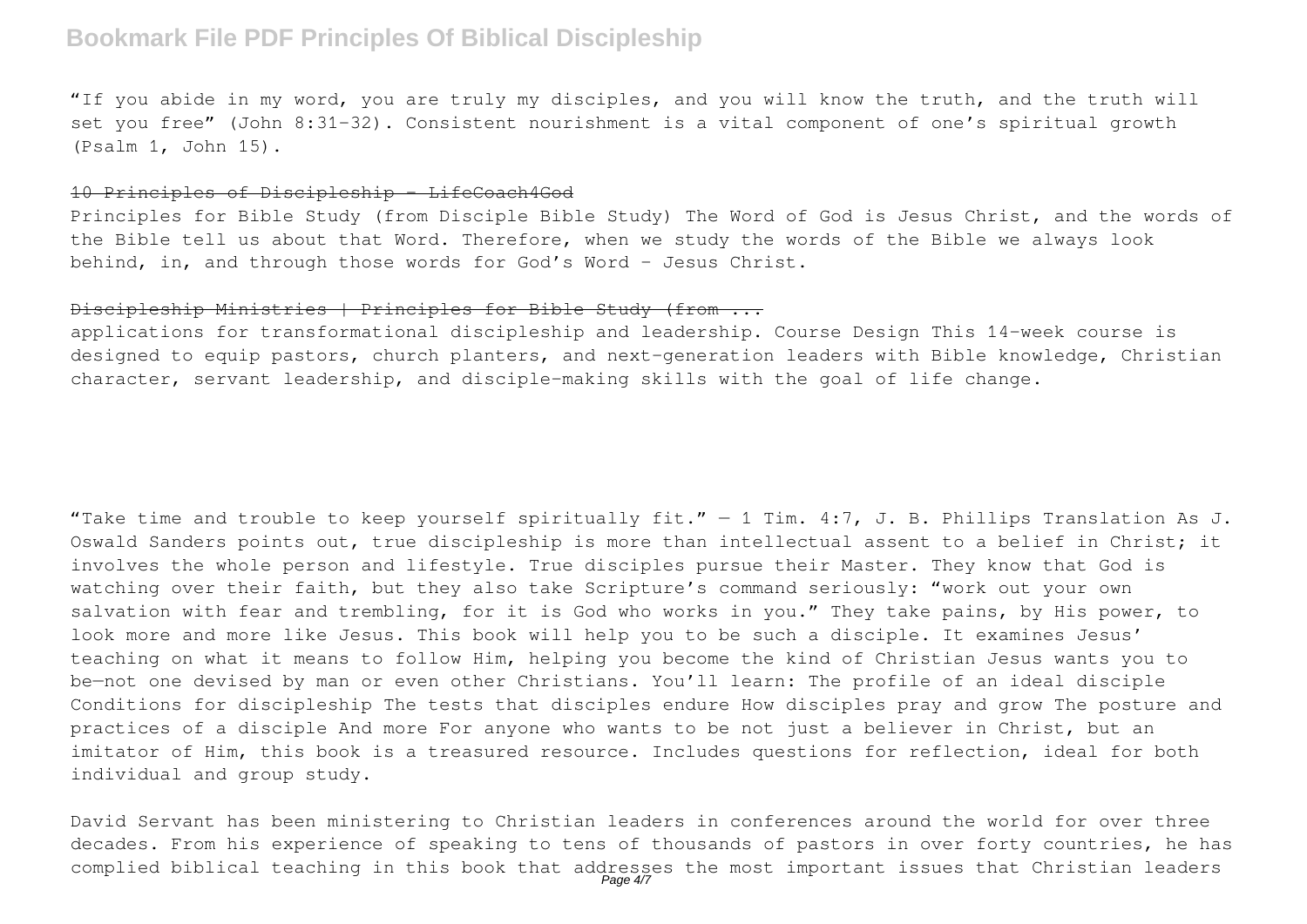are facing today. Servant covers topics such as church growth, spiritual warfare, divorce and remarriage, biblical interpretation, house churches, women in ministry, church government, spiritual gifts, evangelism and many more. He often questions the prevailing opinion, always considering what Scripture says. His conclusions may sometimes surprise you. Servant's foundational condition is that every Christian leader should be making disciples who obey all of Christ's commandments. Translated into many languages, The Disciple-Making Minister is helping Christian leader around the world be more effective in fulfilling the Great Commission.

The Living Victoriously booklet is a 7-week study from BCF. Based completely on Scriptures, it is a practical look at everyday problems - their purpose in our lives, how we can overcome them, and walk daily in victory in the midst of trials, in the power of the Holy Spririt. Living Victoriously teaches the basics of: • The hope we can have as we go through difficult times • How and why God allows trials in our life • Practical biblical principles for change • How to practice those principles in our daily walk with Christ Living Victoriously is in a workbook format, and focuses on practical application in your daily life, providing passages for you to look up, and spaces for you to answer questions. It can be used as a personal devotional, as a one-on-one study, or in a small-group setting. Jesus did not tell His disciples that their problems would go away if they followed Him. In fact, He prepared them for battle, telling them what they would face, and taught them how to walk through those trials in victory, being Himself the ultimate demonstration of victorious living. Jesus also taught the disciples these things so that they could, in turn, teach others. This short course is about Christians living victoriously in the daily battles and struggles of life. It is also about how to come alongside and help others through those challenging times. This course will cover the following topics: • Understanding tests, temptations, and problems biblically • The biblical view of "self" • Biblical hope • Biblical change: dealing with problems God's way • Biblical practice: our daily walk with Christ • Biblical discipleship: coming alongside others Believers need to see how to have victory in the midst of problems with relationships, temptations to fear and worry, depression, life-dominating habit patterns and so on. Living victoriously in the midst of life's challenges is only possible with the resources that the Lord has provided to us as believers in the empowering of the Holy Spirit. This course will help you learn what those resources are, and provides the basic biblical principles for victory, and then how to apply them in overcoming the daily problems of life. Finally, this training will help you know how to encourage others to do the same.

This book is a call for a radical commitment to following Jesus in terms of His conditions. It laments the fact that too many professing Christians are contented with a very comfortable form of religion<br>Page57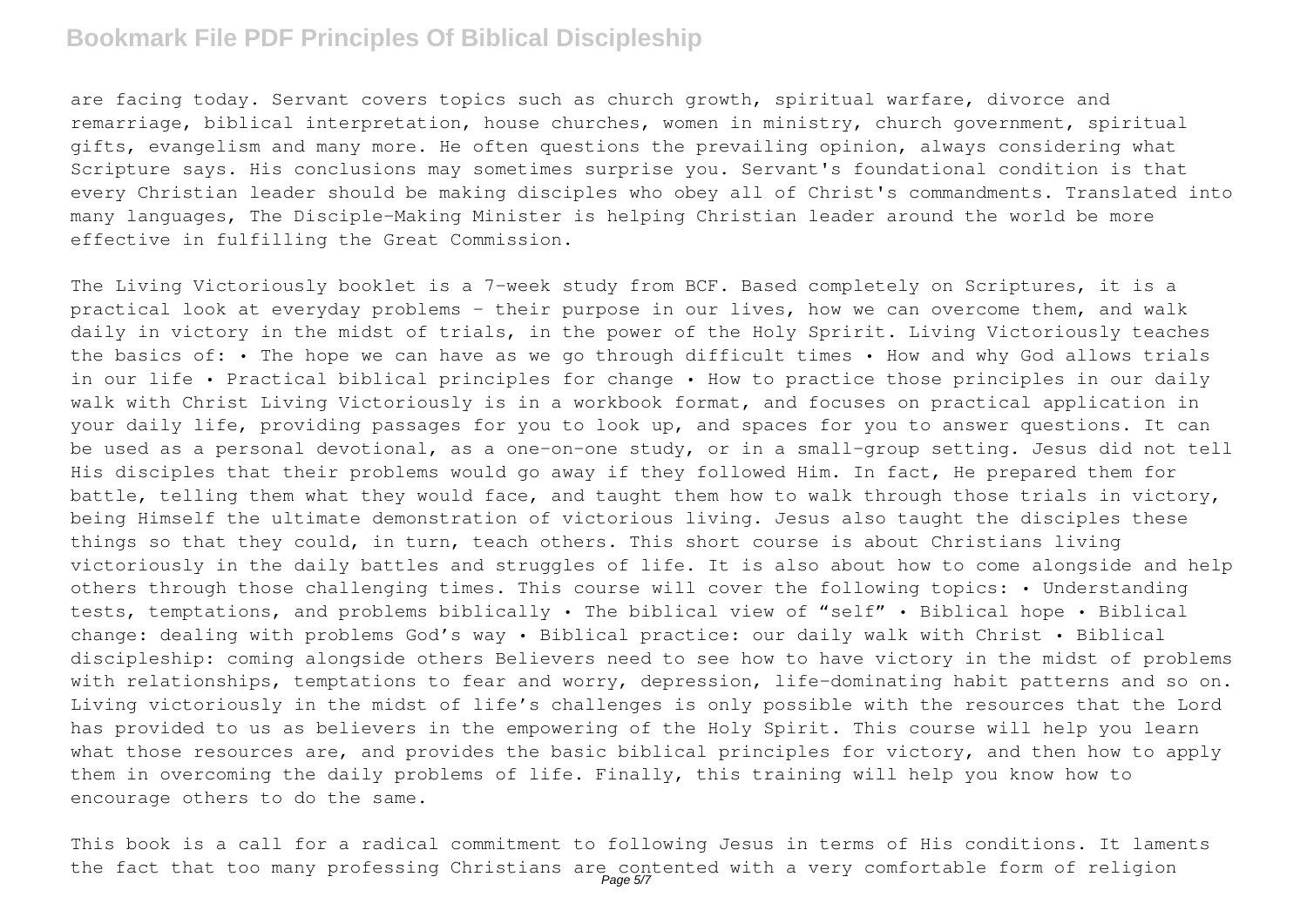without dedicating themselves to the cause of the gospel. Disciples are those who make things count. They are never satisfied with the status quo. They desire to see revival and renewal, wishing to see lives transformed and numerical growth in the Church. There is a passionate desire to fulfil the call of God on their lives. They become an integral part of the vision and mission of their churches.

DON T read this book if you want to remain comfortable! Eric challenges us to consider what Biblical discipleship looks like based on what Jesus did. Eric writes this book with the integrity of a man who is not merely theorizing about the way things ought to be, rather he is describing what is actually happening as he builds Biblical disciples in the context of the inner city. This book is soundly Biblical, challenging and practical. This book is about building disciples not programs. Roger Hershey, Campus Crusade For Christ It is a joy to highly commend to all Discipleship Defined, for it is exactly the prescription that is needed for the Church to regain much of our lost effectiveness. "Discipleship Defined has carefully described, yet without programming it into a rigid system, how to go about this challenging task. Walter C. Kaiser, Jr., President EmeritusGordon-Conwell Theological Seminary Eric Russ gives us some very straight forward thinking about discipleship, a topic widely misunderstood and undervalued. Moving away from piety-driven discipleship, Russ points us toward a holistic, Christcentered way of following Jesus. Jonathan Dodson, Lead Pastor Austin City Life, Austin, TX. Eric has a healthy obsession about strong discipleship, and it shows in a gracious way in this guidebook for muscular commitment. Can you be obsessed and still have a gracious spirit? Eric does, and so does this book! Knute Larson, Senior Pastor The Chapel, Akron, OH (1983-2009)Eric Russ is lead pastor of Mack Avenue Community Church in Detroit, Michigan. He is married to Sara and has four children.For more information visitwww.discipleshipdefined.com orwww.mackave.com.

The purpose of this manual is to teach you how to examine yourself biblically so you can live in a manner that pleases the Lord and help others to do the same. The material in this manual also has been used in Bible studies for youth and adults, classes for Christian students (junior high, high school, college, and seminary level), courses of study designed to prepare missionaries for their ministry, evangelism training, discipleship training in prison ministries, Sunday school classes, home group studies, personal devotional studies, and Scripture memorization programs. In addition, it has proved valuable as a resource for pastors, counselors, health care professionals, personnel managers, educators, social workers and other professionals who are responsible to deal with personal and interpersonal problems. As you progress through this manual, you will discover many other uses for this material in your life and personal ministry. Please do not be intimidated by the volume of Scripture references contained in this manual. A new believer in Jesus Christ can find great comfort and help from<br>Page 6/7